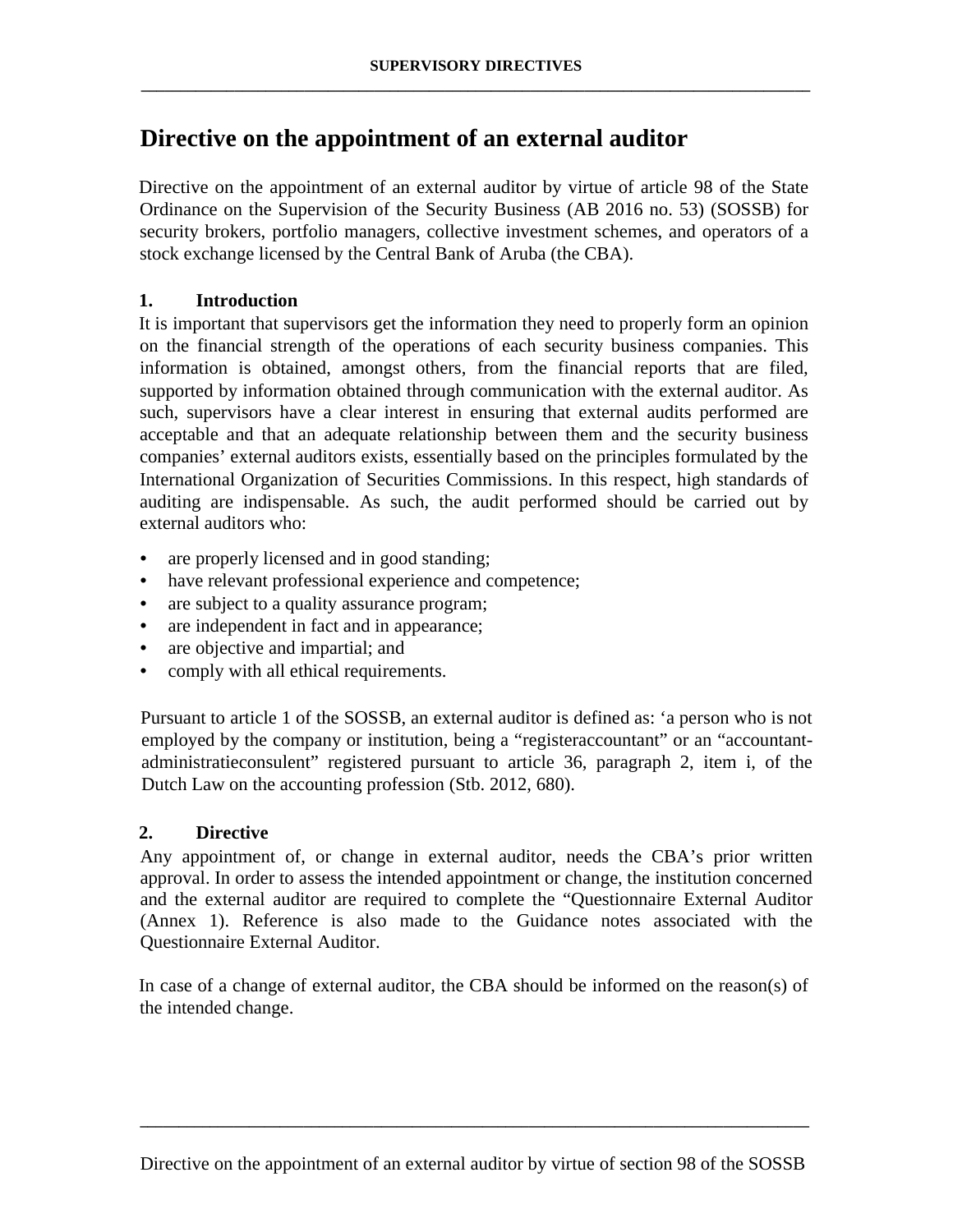The CBA will grant its approval if the external auditor complies with the requirements as stipulated in article 1 of the SOSSB and if there are no circumstances that, in the opinion of the CBA, would make the external auditor unfit for the assignment.

With regard to the independence in fact and appearance, there may not be any material financial interest, loans and guarantees, business relationships, and family and personal relationships between i) the security business company, its Managing Board or a member thereof, its Supervisory Board or a member thereof, its direct or indirect shareholder(s), and (ii) the external auditor, the audit firm of the external auditor or a member/partner thereof.

The CBA maintains at all times the right to revoke its approval if there are circumstances that in the opinion of the CBA justify such a revocation.

Furthermore, when the auditor is given the assignment to audit the annual statements, the security business company should authorize the auditor in writing to:

- a. after consultation with the security business company that granted the assignment, provide the CBA forthwith with a copy of the auditor's report to the Supervisory Board, of the management letter and of the correspondence that relates directly to the auditor's report, in so far as these documents are considered to be necessary in reason for the proper fulfillment of the CBA's supervisory tasks;
- b. after consultation with the security business company, inform the CBA in writing forthwith of circumstances that could hinder the issue of an auditor's report stating that the annual accounts give a true and fair view of the financial position of the security business company;
- c. after consultation with the security business company that granted the assignment, inform the CBA in writing forthwith of circumstances which could endanger the continuity of the security business company, or from which it appears that there is a serious suspicion of an extensive fraud; and
- d. furnish the CBA, if required, with additional information on the documents referred to under a. and on the circumstances referred to under b. and c.

Subject provisions should be included in the engagement letter. A copy of the draft engagement letter must be attached to the request.

Upon the Bank's approval of the external auditor, the final and signed engagement letter must be submitted to the CBA.

This directive enters into force as of **August 2019**.

**\_\_\_\_\_\_\_\_\_\_\_\_\_\_\_\_\_\_\_\_\_\_\_\_\_\_\_\_\_\_\_\_\_\_\_\_\_\_\_\_\_\_\_\_\_\_\_\_\_\_\_\_\_\_\_\_\_\_\_\_\_\_\_\_\_\_\_\_\_\_\_\_\_\_\_\_\_\_\_\_\_\_\_\_\_\_**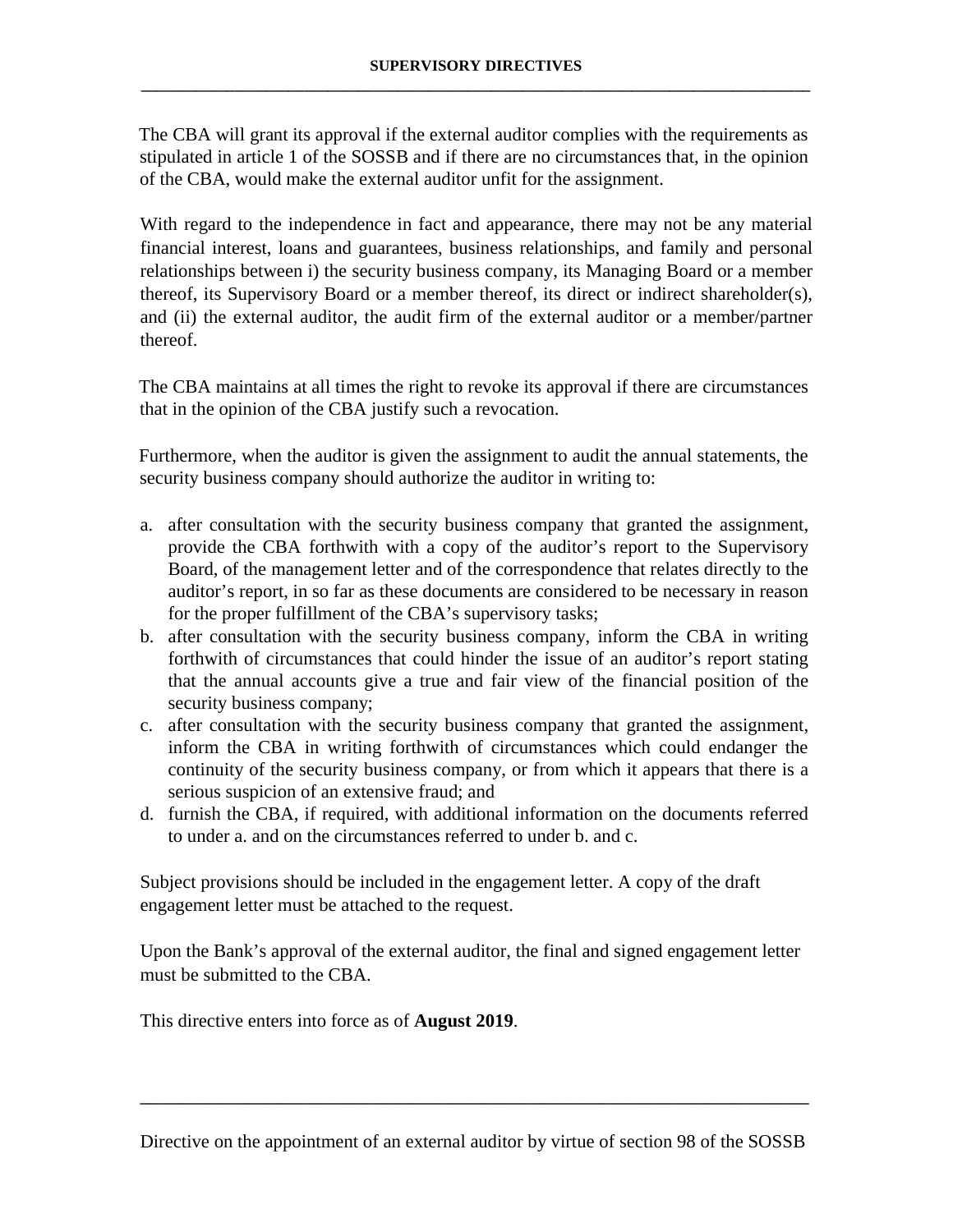**Annex 1**



# QUESTIONNAIRE EXTERNAL AUDITOR &

# ASSOCIATED GUIDANCE NOTES

April 1, 2020

**J.E. Irausquin Boulevard 8 P.O. Box 18 Oranjestad Aruba [www.cbaruba.org](http://www.cbaruba.org/)**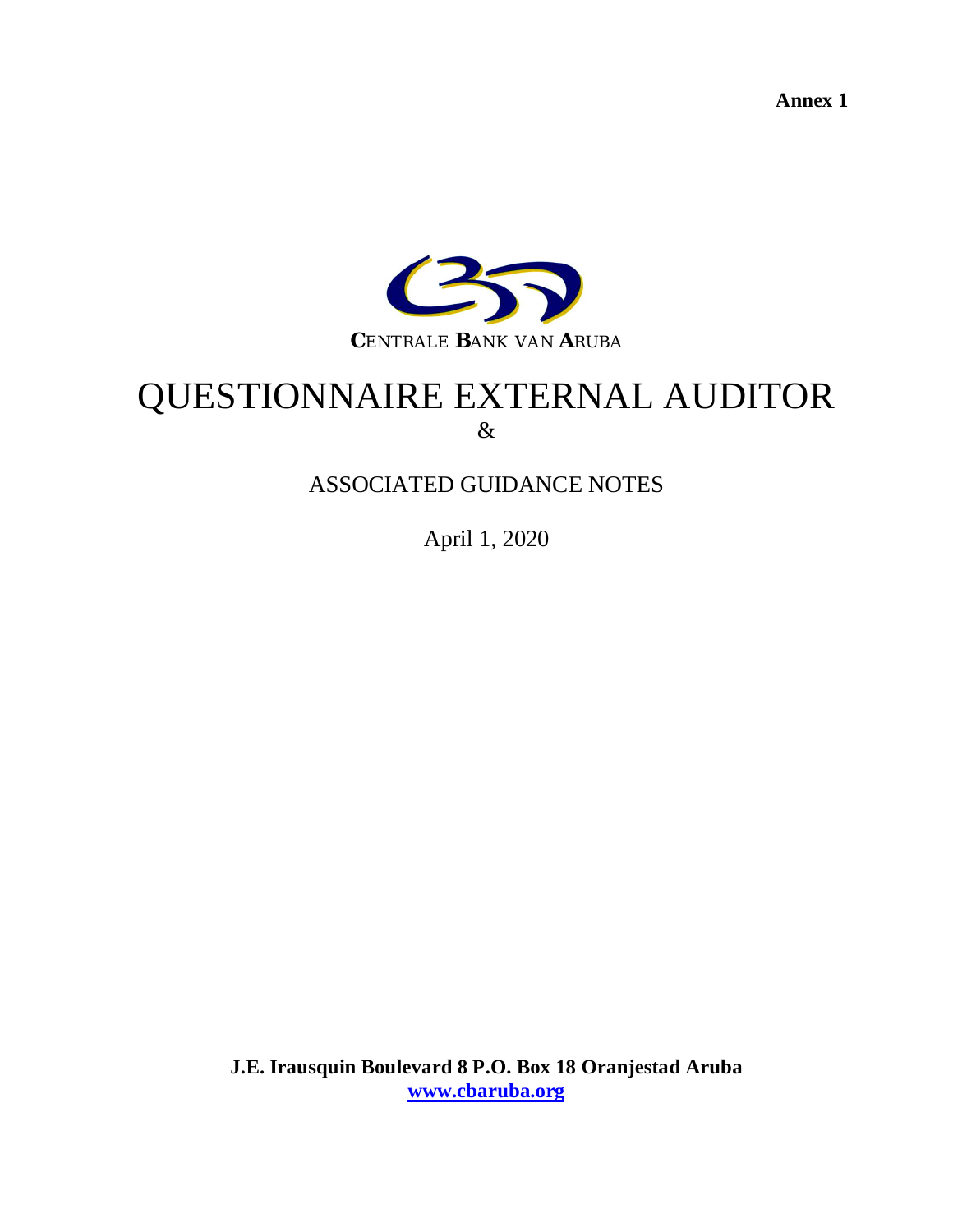#### **PURPOSE AND SCOPE**

The Centrale Bank van Aruba's ('CBA') written approval is required for any appointment of, or change in external auditor in relation to an entity under its supervision pursuant to:

- the State Ordinance on the Supervision of the Credit System (*Landsverordening toezicht* kredietwezen or 'SOSCS')<sup>1</sup>;
- the State Ordinance on the Supervision of the Insurance Business (*landsverordening toezicht* verzekeringsbedrijf or 'SOSIB'<sup>7</sup>?;
- the State Ordinance Company Pension Funds (*Landsverordening ondernemingspensioenfondsen* or 'SOCPF')<sup>3</sup>;
- the State Ordinance on the Supervision of the Security Business (*Landsverordening toezicht* effectenverkeer or 'SOSSB')<sup>4</sup>; and
- the State Decree on the Supervision of Insurance Brokers *(Landsbesluit toezicht assurantiebemiddelaars or 'SDSIB')<sup>5</sup> .*

(henceforth referred to as the 'Supervisory Laws')

Beside abovementioned supervisory laws, reference is made to the supervisory directives issued by the CBA for the different sectors on the appointment of an external auditor.

These guidance notes seek to assist applicants and external auditors by clarifying areas of uncertainty that may arise when completing or answering questions contained within this Questionnaire External Auditor ('Questionnaire').

For the purpose of this Questionnaire and associated guidance notes:

**Applicant** includes the regulated entity which has filed an application for approval to appoint an external auditor.

**External auditor** as defined under section 1 of the SOSCS: 'a person who is not employed by the company or institution, being a "registeraccountant" or an "accountant-administratieconsulent" registered pursuant to article 36, paragraph 2, item i, of the Dutch Law on the accounting profession (Stb. 2012, 680)'.

**CBA** means Centrale Bank van Aruba.

**Regulated entity** includes an entity that is regulated under the SOSCS, SOSIB, SOCPF, SOSSB, or SDSIB.

#### **PRIOR WRITTEN APPROVAL**

Pursuant to the respective Supervisory Laws, the CBA's prior written approval is required for any appointment of or change in external auditor. In this respect, relevant information must be submitted to enable the CBA to assess the proposed candidate.

<sup>&</sup>lt;sup>1</sup> Article 15, paragraph 1, in conjunction with article 21a, of the SOSCS.

<sup>2</sup> Article 10 in conjunction with article 15a of the SOSIB.

<sup>&</sup>lt;sup>3</sup> Article 11a in conjunction with article 12a of the SOCFP.

<sup>4</sup> Article 98 of the SOSSB.

<sup>5</sup> Article 4, paragraph 5 of the SDSIB.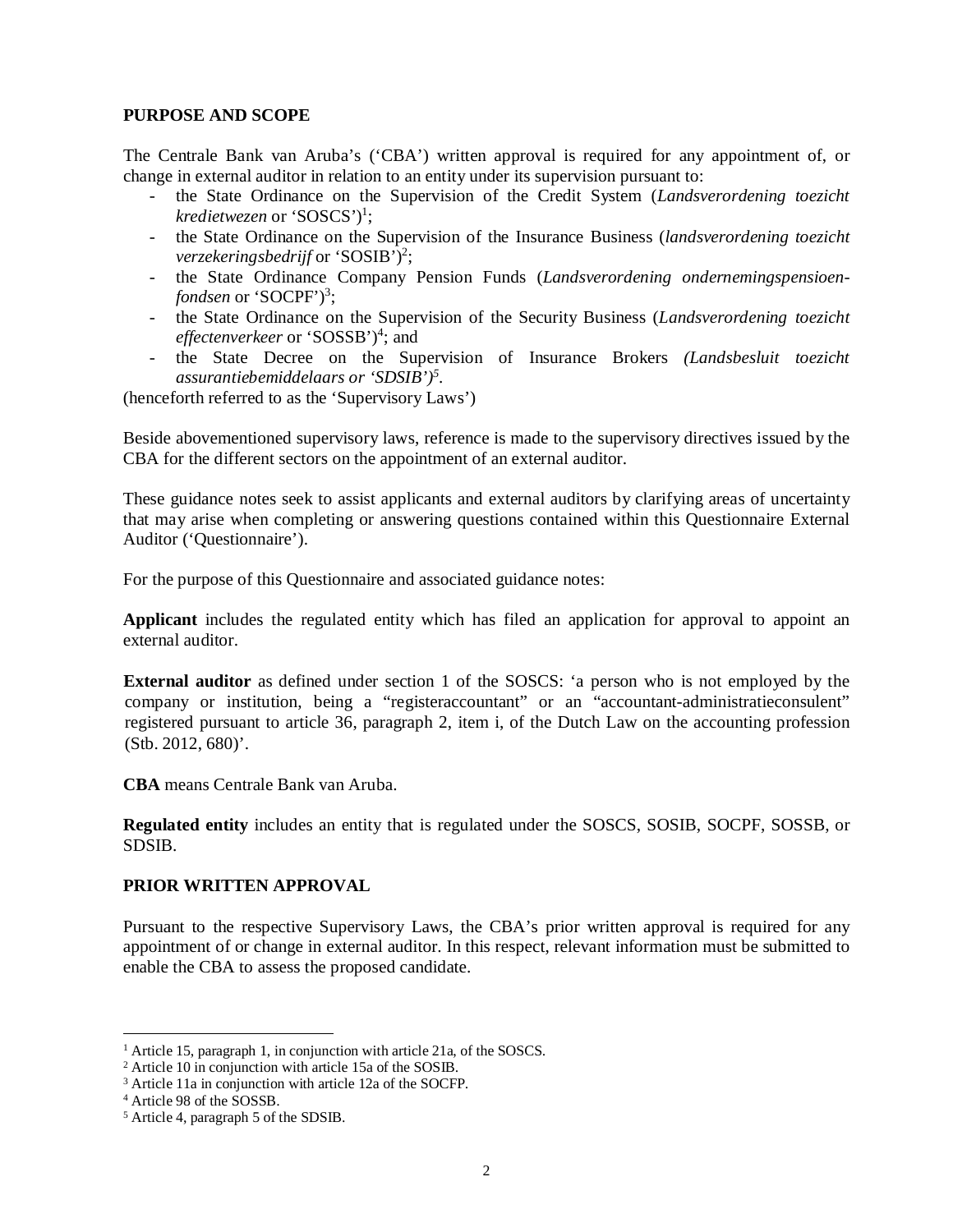## **PROCESS FOR APPROVAL**

The process for approval usually involves at least three parties:

- the regulated entity ("applicant") that intends to appoint an external auditor;
- the external auditor:
- the CBA.

After the applicant and the external auditor have completed the Questionnaire, the applicant must submit the Questionnaire and all other requested documents to the CBA for its review and approval.

Upon completion of the assessment and after the CBA has reached a conclusion, the CBA sends its decision to the applicant. The CBA's decision is subject to objection and appeal by both the applicant and the external auditor in accordance with the provisions of the State Ordinance on Administrative Proceedings (*Landsverordening administratieve rechtspraak AB 1993 no. 45.).*

## **REQUIRED INFORMATION**

In addition to the Questionnaire , the following documents must be submitted to the CBA as part of the application:

- $\Box$  A formal request for the appointment of the proposed external auditor, including the reason(s) for the intended change.
- $\Box$  Draft engagement letter, including the stipulations as mentioned in article 23 of the SOSCS.
- $\Box$  Detailed resume/curriculum vitae of the external auditor, including an overview of the financial institutions which he/she audited during his/her career.
- $\Box$  Proof of the registration of the external auditor at the "Nederlandse Beroepsorganisatie van Accountants" (including registration number).
- $\Box$  A summary of the Quality Review Process in place at the audit firm; and the name and resume (including the audit experience in the sector) of the Quality Review Partner assigned to perform the quality review on the audit engagement.

If the CBA deems this necessary, it may ask the applicant and the external auditor for additional information.

## **CONTINUING OBLIGATION TO ADVISE THE CBA OF CHANGES**

On an on-going basis, the CBA is to be informed of any changes to information previously submitted in the Questionnaire, and of any other circumstances, that can reasonably be considered relevant to the CBA's assessment of the external auditor involved. This obligation lies with the applicant. On the basis of the new information, or other new facts or circumstances, the CBA may decide to conduct a re-assessment of the external auditor.

## **CHANGE OF EXTERNAL AUDITOR**

In case of a change of the external auditor, the CBA should be informed on the reason(s) for the intended change.

#### **COMMUNICATION**

The CBA will in principle communicate with the applicant. However, the CBA may invite the external auditor for an interview at its premises.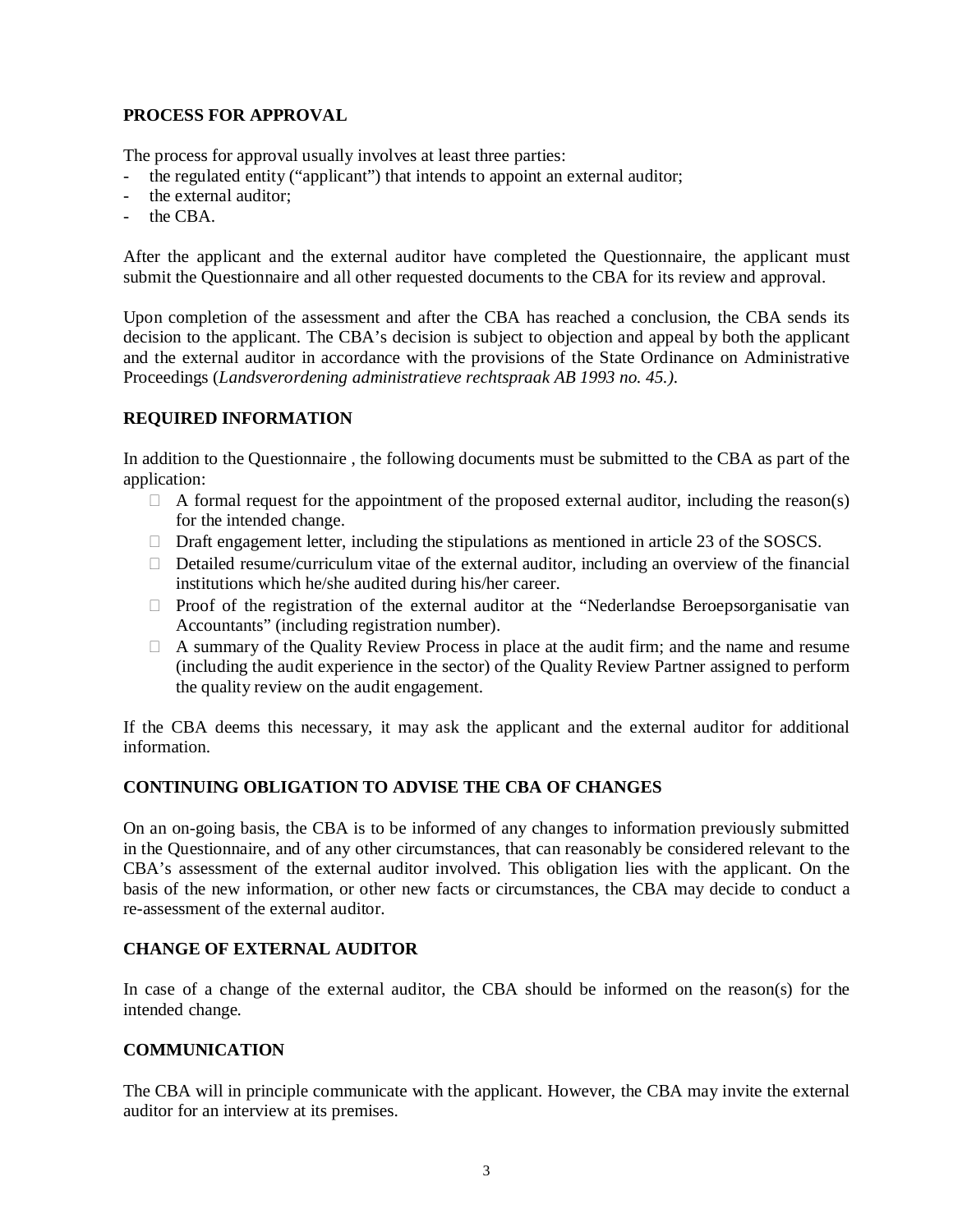## **GENERAL POINTS**

This Questionnaire comprises of 9 sections and each section contains a number of questions. All questions contained in the Questionnaire must be answered.

#### **All responses should be typed or written in blue ink.**

Incomplete Questionnaires will be returned to the applicant for completion and re-submission.

All (other) facts and circumstances that can reasonably be considered relevant to the CBA's assessment must be disclosed in the application. Withholding such information may be considered as providing misleading information and as such may have consequences for this application and future applications.

#### **SUBMISSION OF THE QUESTIONNAIRE**

After completion, the Questionnaire should be signed by both the External Auditor and the Applicant. The Applicant must submit its request for the appointment of the External Auditor, including the filledout Questionnaire and required documents, to the CBA in hardcopy and provide the CBA with an electronic readable version (pdf format) via e-mail address informationcenter@cbaruba.org.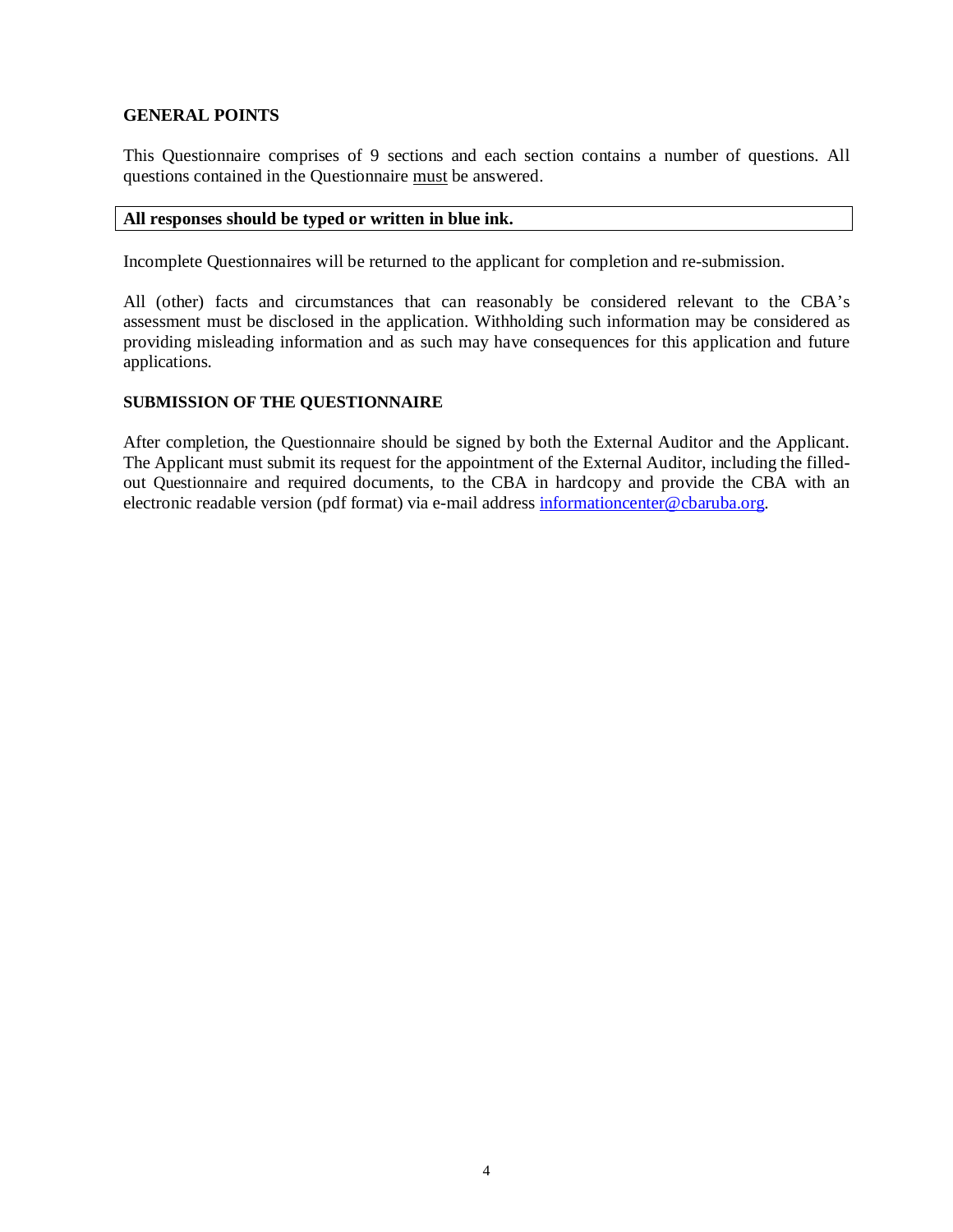

# **QUESTIONNAIRE EXTERNAL AUDITOR**

## **All questions must be answered.**

## **Please refer to the Guidance Notes to aid completion of this Questionnaire.**

All responses should be typed or written in **blue ink**.

Any attachments should be clearly referenced to the relevant question(s) and signed by the individual completing the Questionnaire, as confirmation that they are complete and accurate.

The CBA reserves the right to seek references from organizations and individuals named in this Questionnaire, including foreign regulatory authorities. It is important, therefore, to ensure that **full and accurate names, addresses, and contact information** are provided.

> **J.E. Irausquin Boulevard 8 P.O. Box 18 Oranjestad Aruba [www.cbaruba.org](http://www.cbaruba.org/)**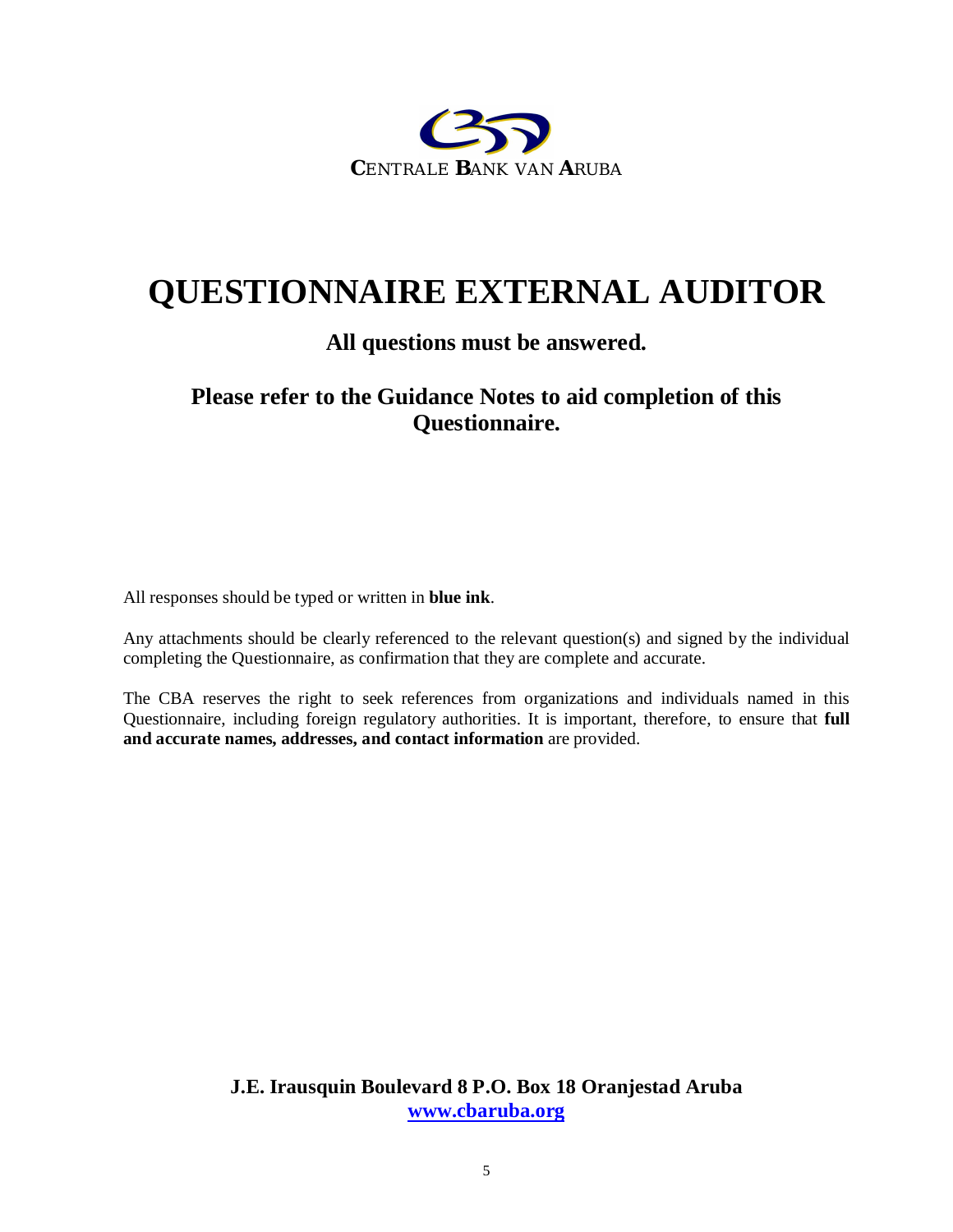

## *Information to be provided by the applicant*

## **SECTION 1**

- **1.1 Name and address of the regulated entity who requests the proposed appointment of the external auditor:**
- **1.2 Name and address of the audit firm of the external auditor:**
- **1.3 Mark the relevant boxes to indicate the legislation under which you are seeking approval:**

| <b>State Ordinance on the Supervision of the Credit System</b>      |  |
|---------------------------------------------------------------------|--|
| <b>State Ordinance on the Supervision of the Insurance Business</b> |  |
| <b>State Ordinance Company Pension Funds</b>                        |  |
|                                                                     |  |
| <b>State Ordinance on the Supervision of the Security Business</b>  |  |
| <b>State Decree on the Supervision of Insurance Brokers</b>         |  |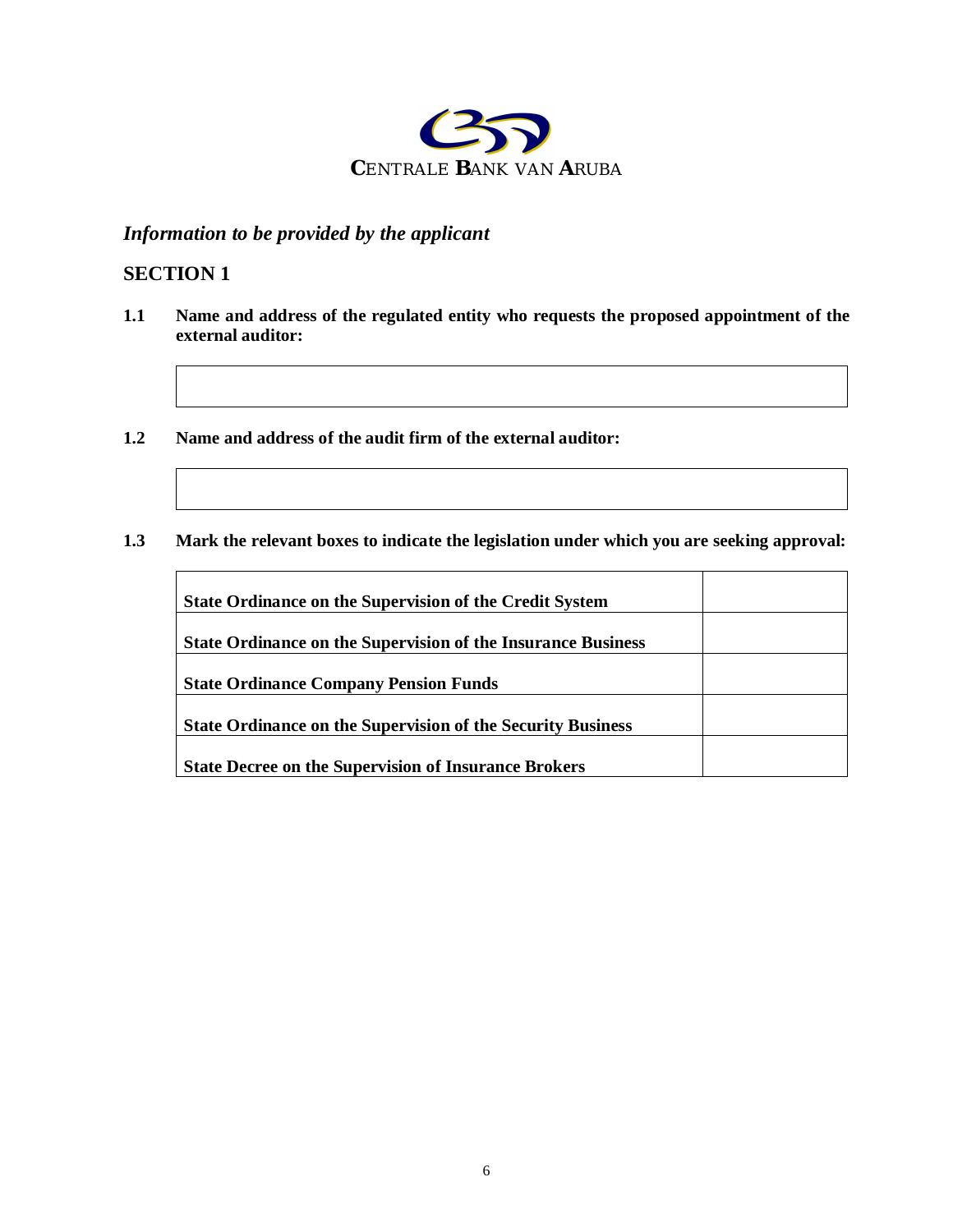## *Information to be provided by the external auditor*

## **SECTION 2 – Personal Details**

## **2.1 Surname:**

| Title(s): |  |
|-----------|--|
|           |  |
|           |  |
|           |  |

## **2.2 Given name(s):**

## **SECTION 3 – Experience**

## **3.1 Employment history**

Please provide details of your current employment position and your employment history. Your reasons for leaving should be categorised as follows:

- 1. Resignation;
- 2. Redundancy;
- 3. Retirement;
- 4. Termination/dismissal;
- 5. End of contract; and
- 6. Other (please provide details).

Please provide as much contact information as possible on any relevant regulator in order to accelerate the inter-regulatory checks process undertaken by the CBA.

Should you, or the regulated entity, maintain or have previously maintained a business relationship with any of your previous employers listed, please give details using a clearly referenced attachment.

| Name / address of<br>employer and nature<br>of business | Name of<br>regulator | Position(s)<br>held | Relevant<br>dates<br>(mm/yy) | <b>Reason(s)</b> for leaving |
|---------------------------------------------------------|----------------------|---------------------|------------------------------|------------------------------|
|                                                         |                      |                     |                              |                              |
|                                                         |                      |                     |                              |                              |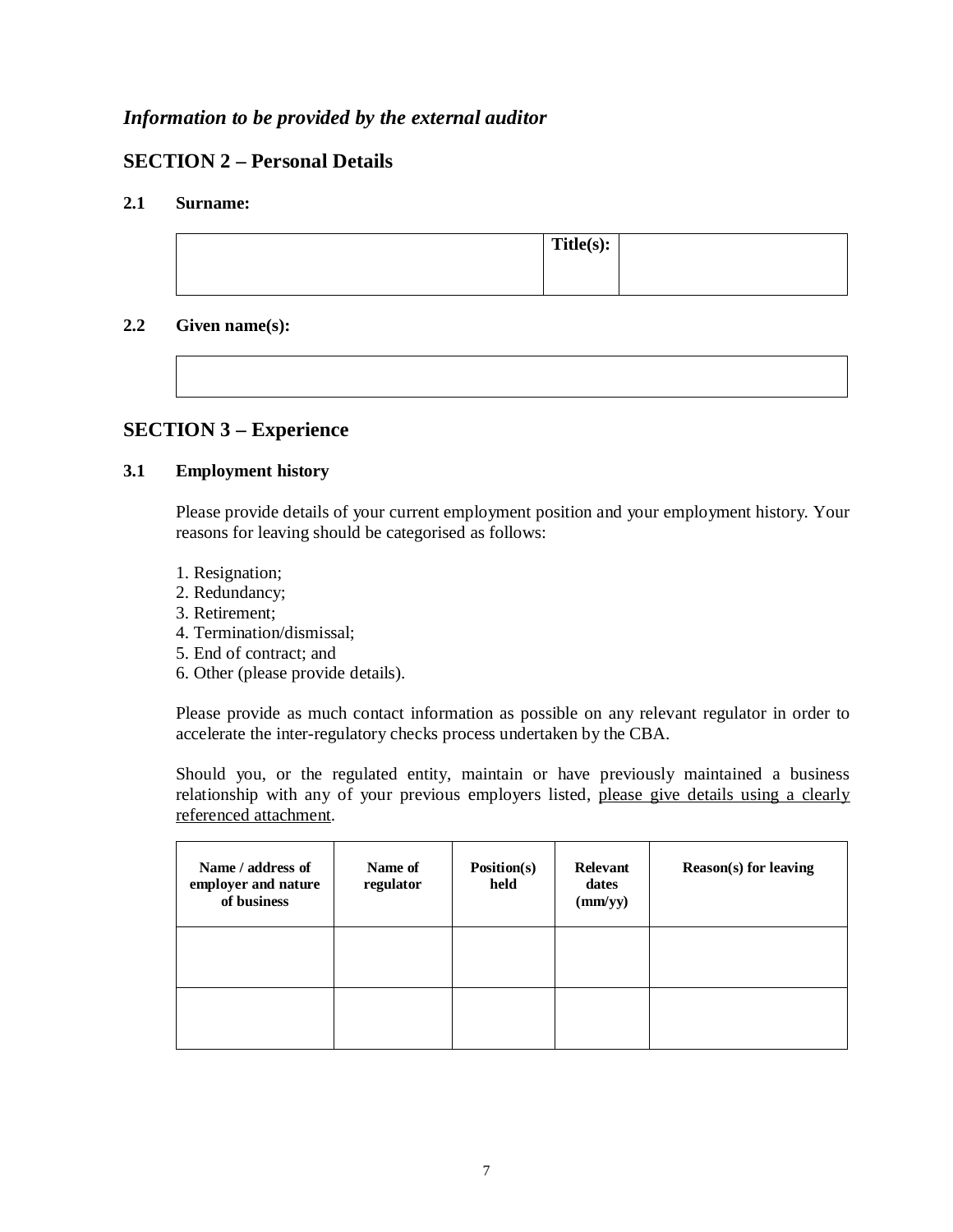## **3.2 Please provide details of any employment or otherwise important positions, whether paid or unpaid, including memberships of a board or a committee.**

| Name / address of<br>organization and<br>nature of business or<br>activities | Name of<br>regulator | Position(s)<br>held | Relevant<br>dates<br>(mm/yy) | <b>Task and responsibilities</b> |
|------------------------------------------------------------------------------|----------------------|---------------------|------------------------------|----------------------------------|
|                                                                              |                      |                     |                              |                                  |
|                                                                              |                      |                     |                              |                                  |

#### **3.3 Please provide details of relevant professional qualifications, degrees, etc.**

Please state the awarding body (to include full name and address), and the date the qualification was obtained.

| <b>Qualification(s)</b> | Date awarded<br>(dd/mm/yy) | Name & address of awarding<br>body |
|-------------------------|----------------------------|------------------------------------|
|                         |                            |                                    |
|                         |                            |                                    |

## **3.4 Please provide details of past and current membership of any relevant professional body or organization and the year of admission.**

If applicable, please provide details of why your membership ceased.

| <b>Membership details</b> | Date of<br>admission<br>(dd/mm/yy) | Name and address of professional<br>body or organization |
|---------------------------|------------------------------------|----------------------------------------------------------|
|                           |                                    |                                                          |
|                           |                                    |                                                          |

A relevant professional body or organization would in any case include an organization of fellow professionals.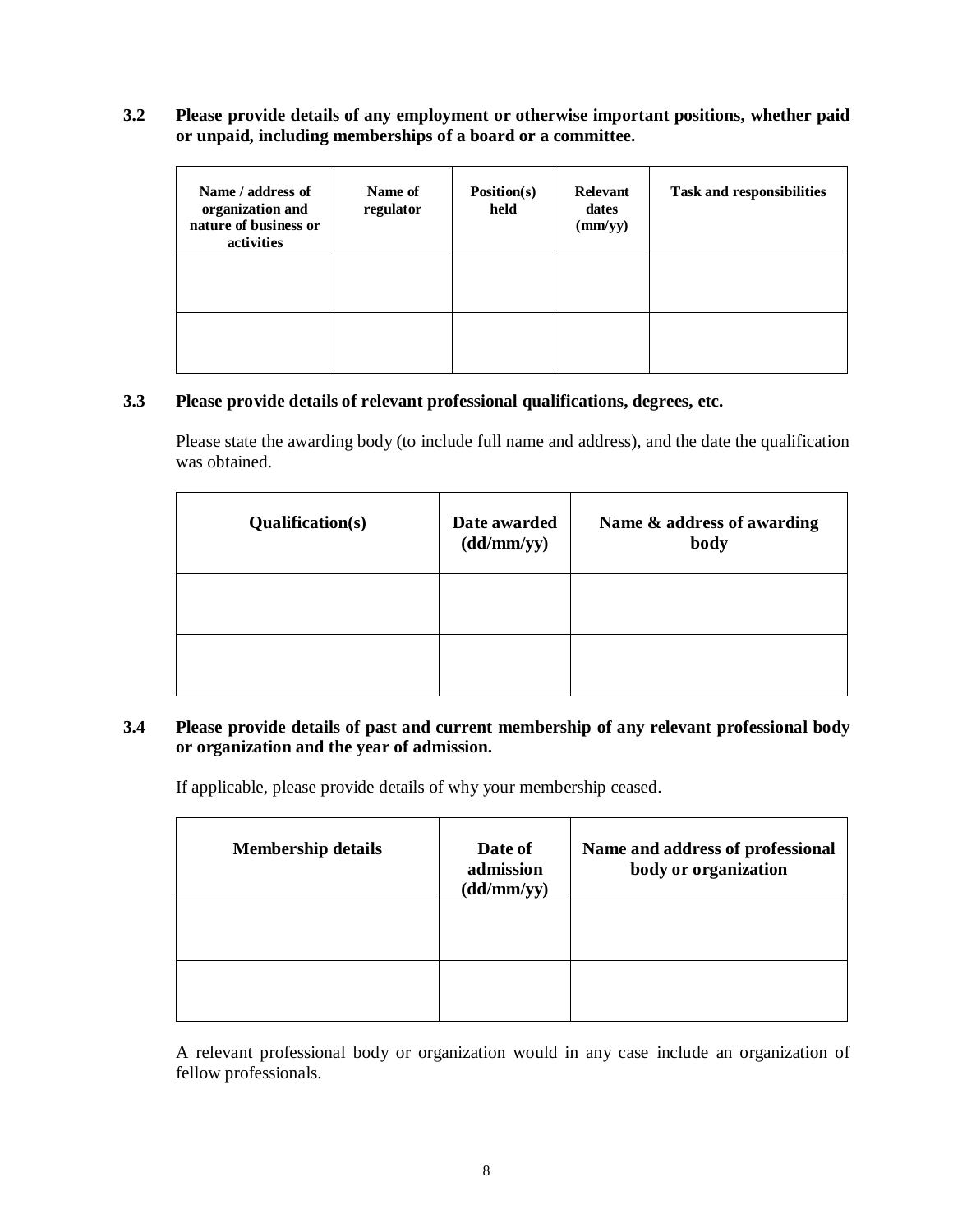**3.5 Please provide details of your specific experience (knowledge, capabilities, competences, fields of expertise, etc.).**

## **SECTION 4 – Quality review process**

**4.1 Provide a summary of the Quality Review Process in place at your firm including supporting documents.**

**4.2 Provide the name and resume (including the audit experience in the sector) of the Quality Review Partner assigned to perform the quality review on the engagement.**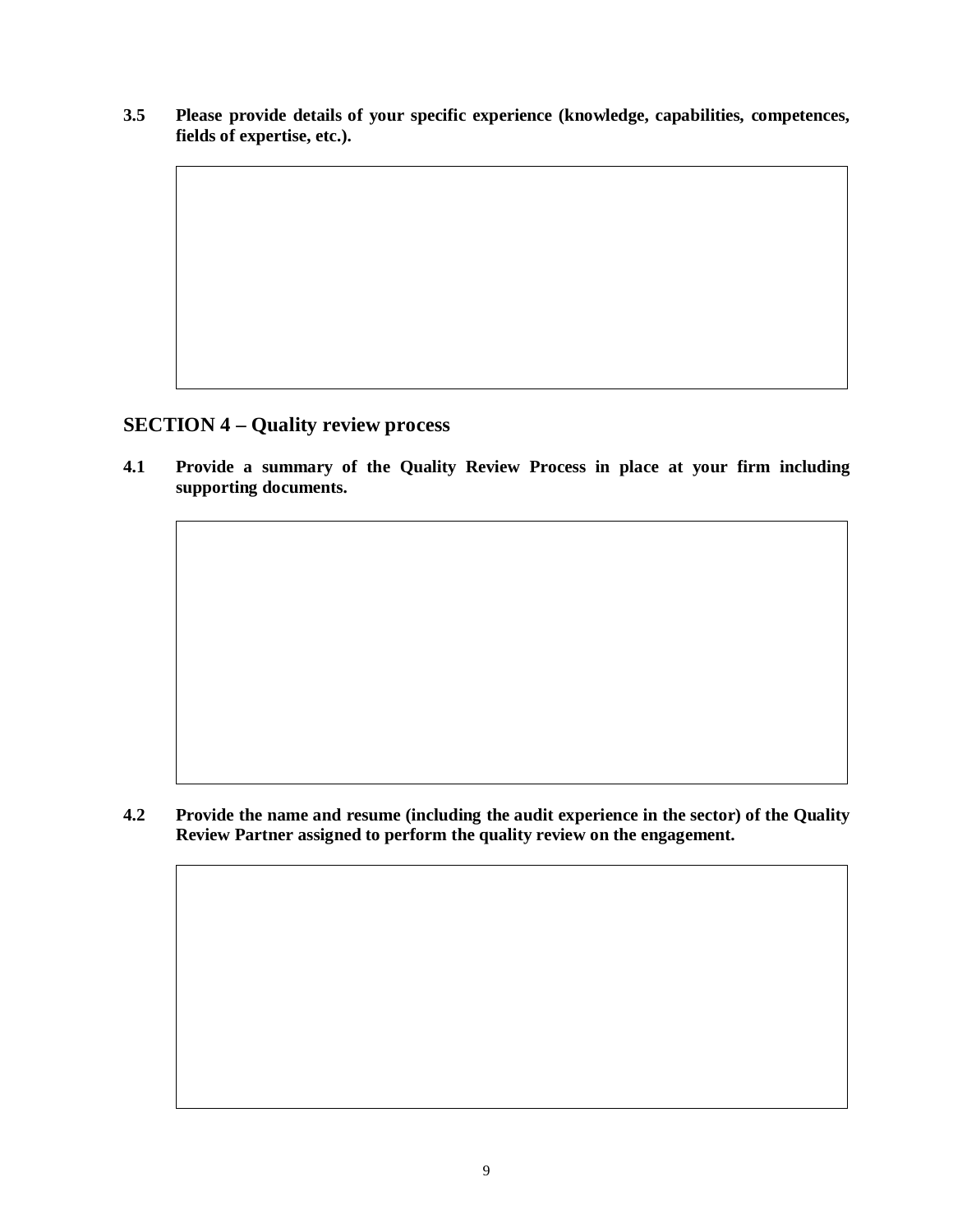## **SECTION 5 – Business related financial antecedents**

**5.1 Do you have a direct or indirect interest or relationship with the regulated entity as referred to under section 1.1, other than your proposed appointment?** A direct or indirect interest may in this case be related by consanguinity or affinity in a direct or indirect line up to and including relations in the third degree, your (former) spouse or cohabitant.

### **\*YES/NO**

**\***If YES, please provide details.

### **5.2 Has any institution whose policy is or was (co-)determined by you experienced major financial difficulties?**

#### **\*YES/NO**

**\***If YES, please explain (legal procedure, suspension of payments, bankruptcy, or other).

**5.3 Is there currently a judicial inquiry concerning, or were you ever ordered by a court of law to pay, (unpaid) debts because of liability for the bankruptcy of a legal entity pursuant to the applicable provisions of the Bankruptcy State Ordinance (***Faillissementsverordening***), the Civil Code of Aruba (***Burgerlijk Wetboek van Aruba***) or any similar provisions elsewhere?**

#### **\*YES/NO**

**\***If YES, please provide details.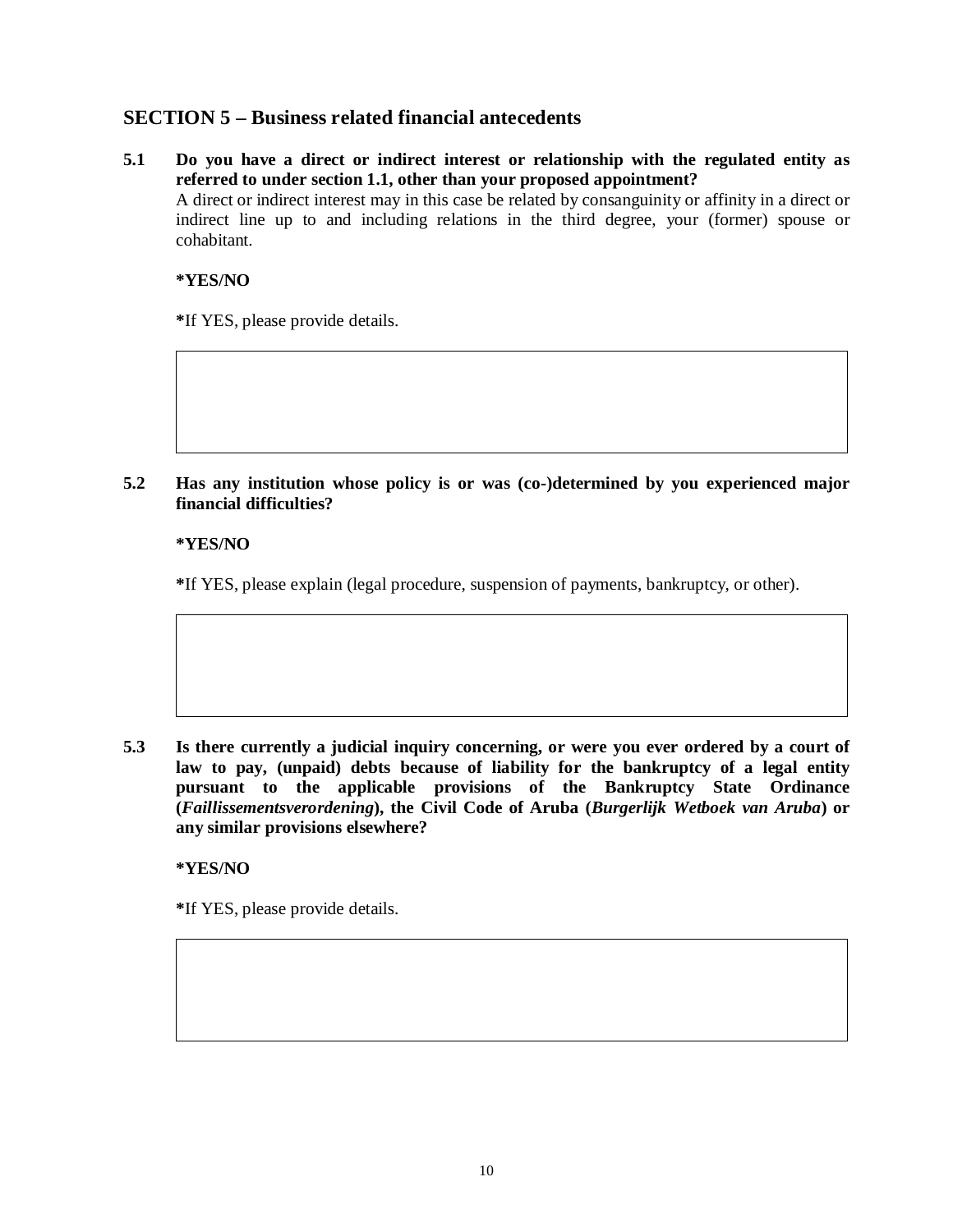**5.4 If you answered question 5.2 or 5.3 affirmatively, please provide any particulars if you were directly involved with the financial difficulties, or with the legal proceedings, suspension of payments, bankruptcy or other, and if you were found liable on what grounds.**

## **5.5 Do you hold directly or indirectly, shares in an other institution?**

#### **\*YES/NO**

**\***If YES, please provide details.

## **5.6 Do these other institution(s), referred to under section 5.5, maintain a commercial interest with the regulated entity as referred to under section 1.1?**

#### **\*YES/NO**

**\***If YES, please provide details.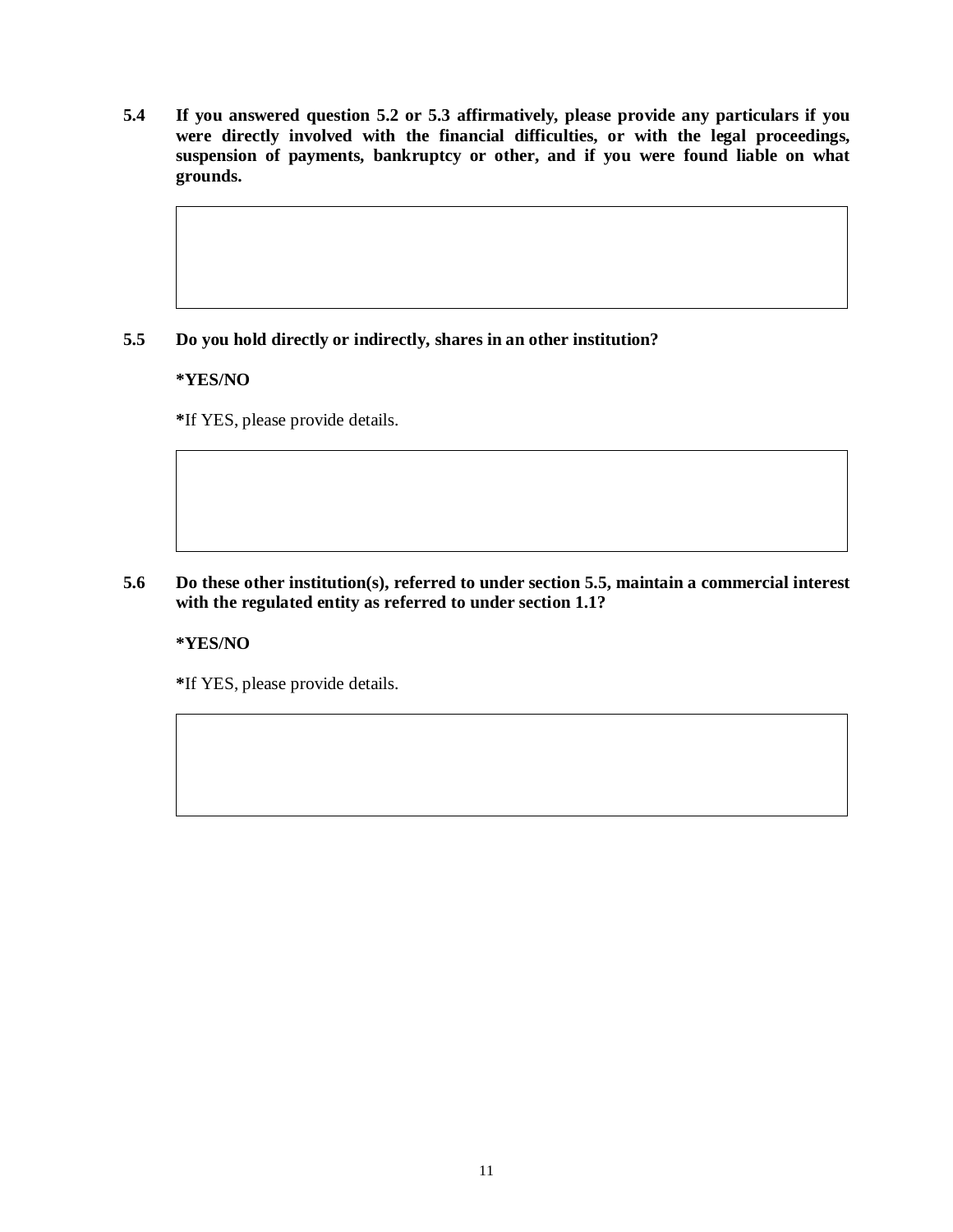## **SECTION 6 – Other antecedents**

**6.1 Have any disciplinary or similar measures ever been taken against you or a disciplinary complaint has been filed against you which is pending a decision by a relevant professional body or organization (refer to section 3.4)?**

## **\*YES/NO**

**\***If YES, please explain (the measures, the organization by which, when, and the reason why).

## **6.2 Have you ever been involved in a conflict with an employer?**

## **\*YES/NO**

**\***If YES, please provide the name of the employer(s) and explain.

## **6.3 Relating to any conflict specified under question 6.2, where there any sanctions imposed on you under employment law (e.g., a warning, a reprimand, or dismissal)?**

**\*YES/NO**

**\***If YES, please explain.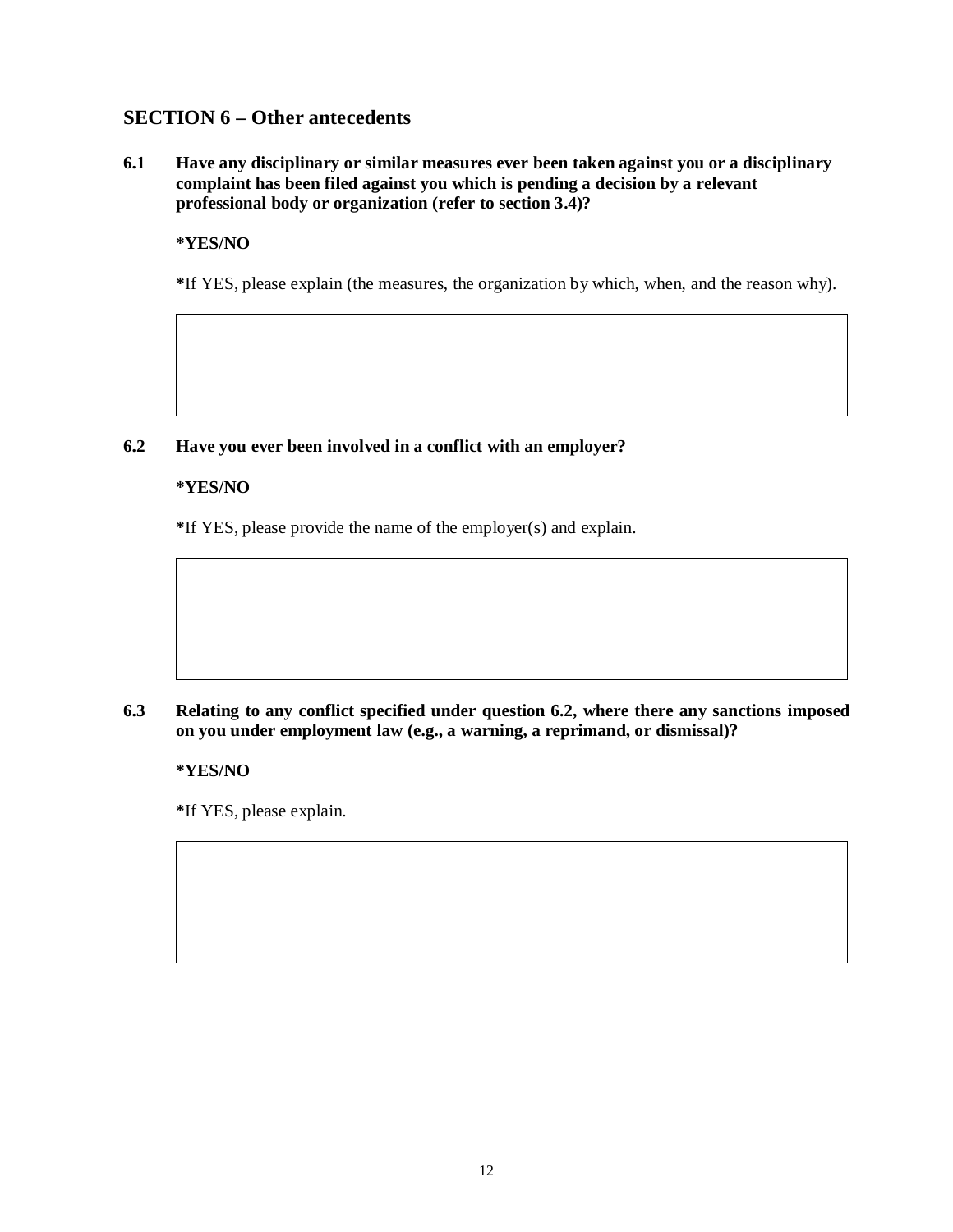## **SECTION 7 – Miscellaneous questions**

**7.1 Is there between you and the regulated entity any financial relationship?**

**\*YES/NO**

**\***If YES, please explain.

**7.2 At any time in the past, have you been assessed by a regulator (in Aruba or elsewhere) in charge of financial supervision?**

## **\*YES/NO**

**\***If YES, please explain (name of regulator, period and result of the assessment).

**7.3 Are you aware of any other facts or circumstances that could reasonably be expected to be of relevance to the CBA when assessing your personal and/or professional qualities?**

## **\*YES/NO**

**\***If YES, please provide full particulars.

## **PLEASE DISCLOSE ANY OTHER FACTS THAT YOU CONSIDER MATERIAL TO THIS APPLICATION.**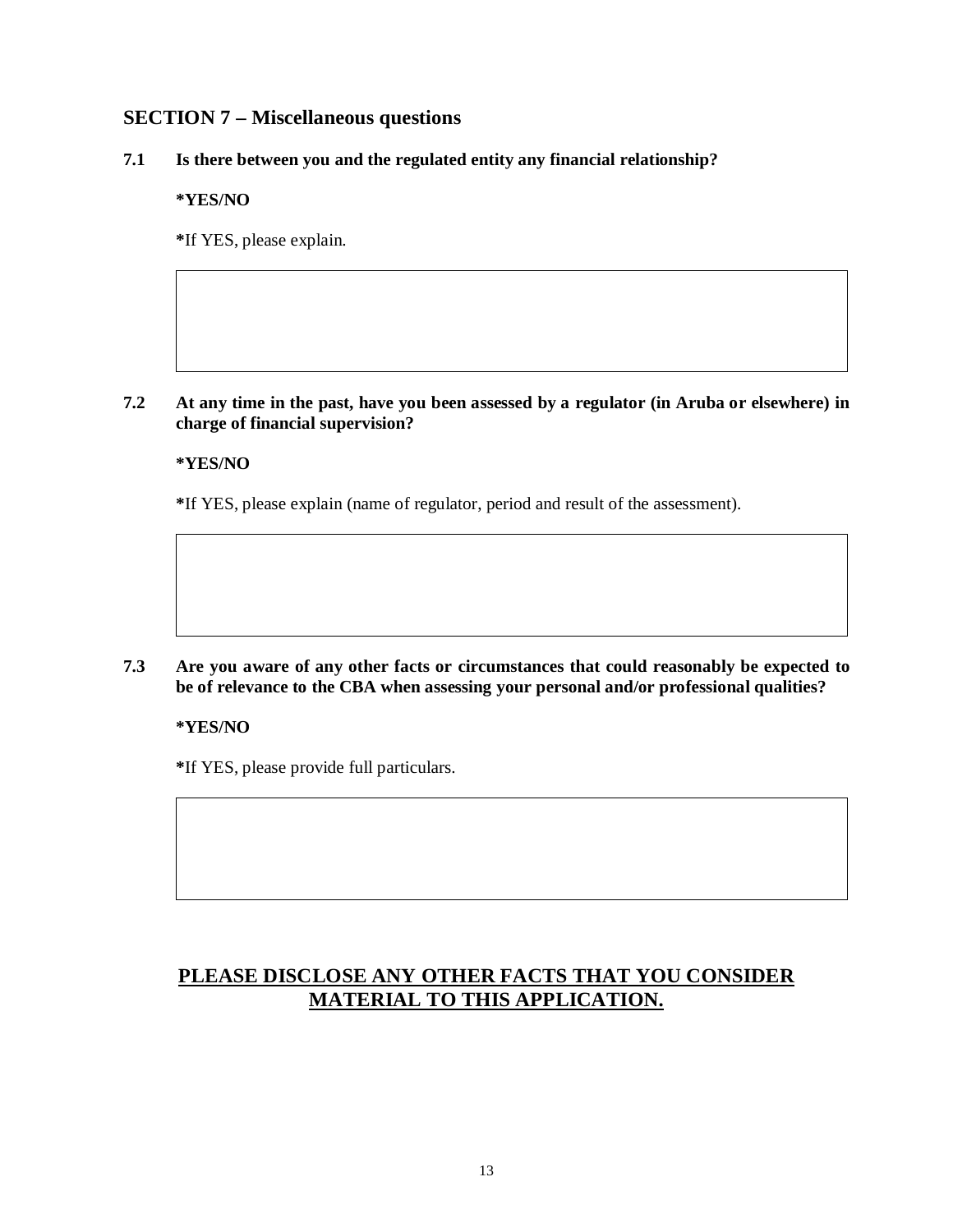## **SECTION 8 – Checklist additional information and documents**

Please check the corresponding box to indicate whether the documents and information listed have been included with your application (reference is made to page 3 of the Guidance Notes).

#### **Documents and information to be provided by the applicant**:

 $\Box$  A formal request for the appointment of the proposed external auditor, including the reason(s) for the intended change.

#### **Documents and information to be provided by the external auditor**:

- $\Box$  Draft engagement letter, including the stipulations as mentioned in section 23 of the SOSCS.
- $\Box$  Detailed resume/curriculum vitae of the external auditor, including an overview of the financial institutions which he/she audited during his/her career.
- $\Box$  Proof of the registration of the external auditor at the "Nederlandse Beroepsorganisatie van Accountants" (including registration number).
- A summary of the Quality Review Process in place at the audit firm; and the name and resume (including the audit experience in the sector) of the Quality Review Partner assigned to perform the quality review on the audit engagement.